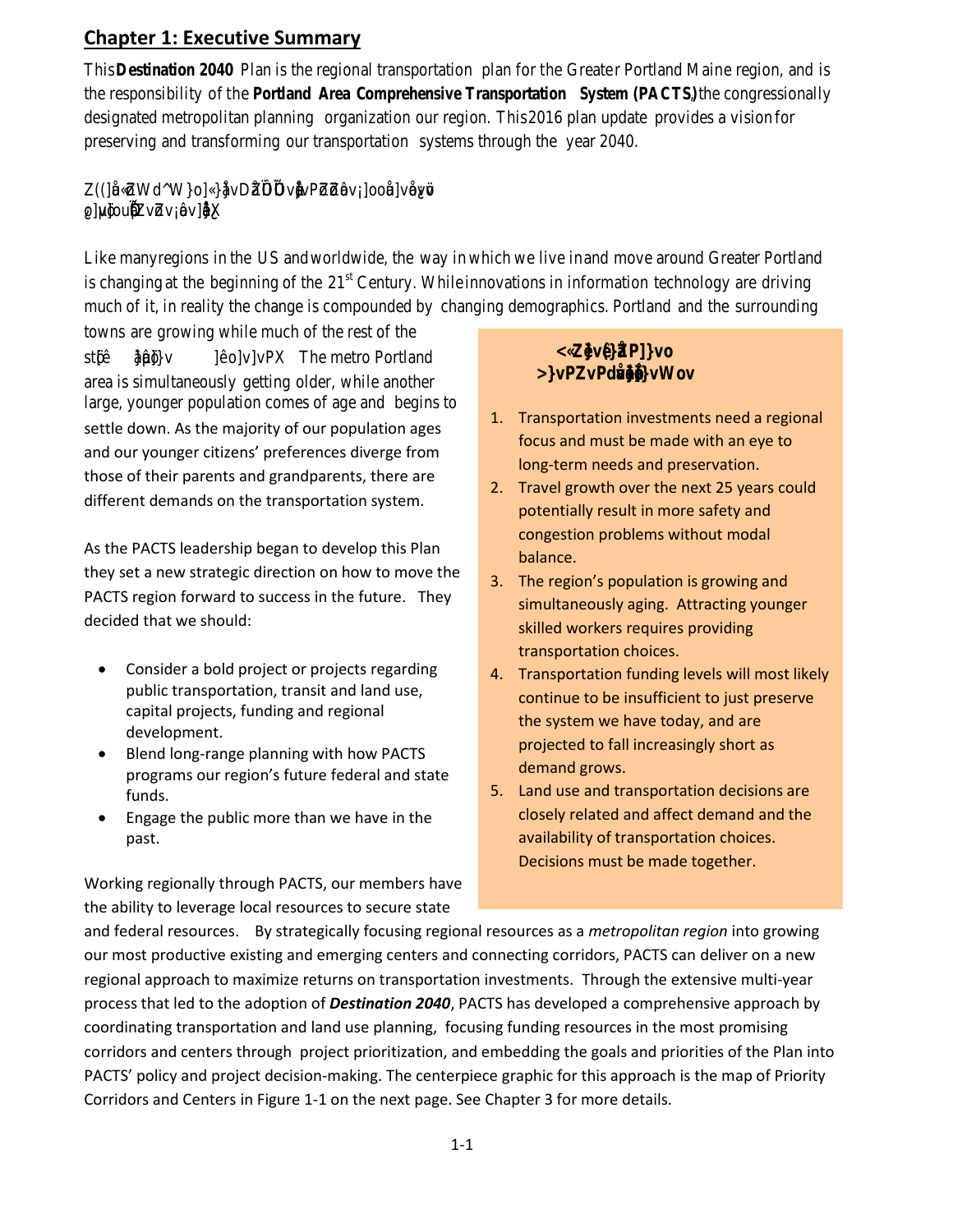

**Figure 1 – 1: Priority Corridors and Centers in the PACTS Region**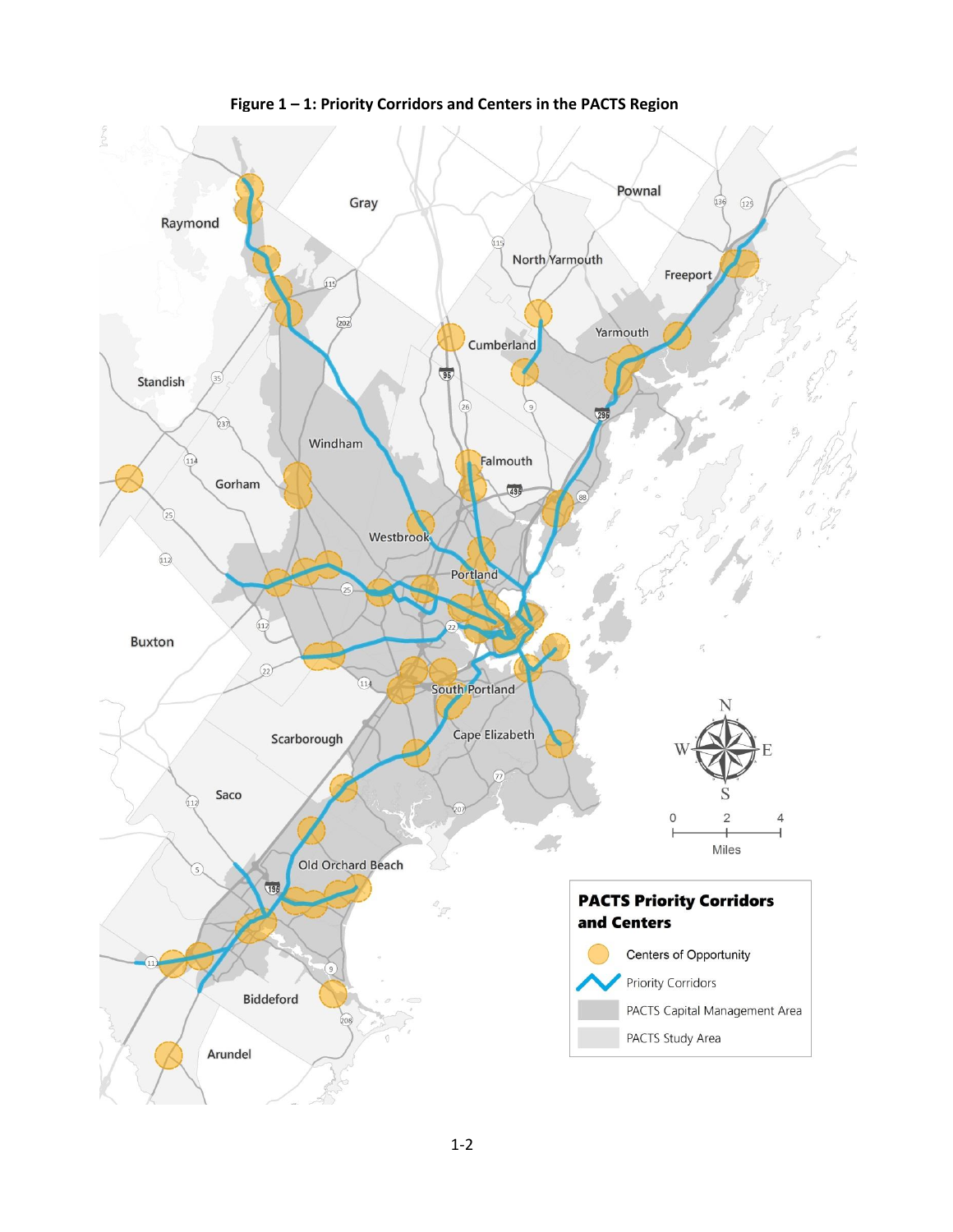### **Vision Statement and Goals**

The Vision Statement provides the foundation for the *Destination 2040* Goals, Objectives and Strategies, although for the most part they reaffirm the direction of the goals, objectives and strategies from earlier PACTS plans. The Goals and Objectives underpinned the development of the Plan's Strategies and the Recommendations. The *Destination 2040* Vision statement is shown in the box below and is then followed by the Plan's six goals. Chapter 4 presents a series of objectives and strategies associated with each goal.

### **Vision for the Region in 2040**

*The Destination 2040 vision for the PACTS regional transportation system is to provide a safe, fully developed, and well maintained multi-modal means of travel for all people and goods as efficiently and cost effectively as possible. The transportation system will be coordinated with land-use decisions promoting compact livable development that preserves community character while retaining open and natural spaces, which enhance the natural and human environments.* 

Goal 1. Regional Focus: PACTS will plan for, fund, and maintain a transportation system that reflects a regional approach to transportation and land use planning, project prioritization, and decision-making founded on effective communication, data analysis and management of regional resources.

Goal 2. Economic Development: PACTS will plan for, fund, and maintain a transportation system that enhances regional prosperity through support for the economic vitality of existing businesses in centers and for economic development opportunities encouraged by local and regional plans.

Goal 3. Mobility, Safety & Accessibility: PACTS will plan for, fund, and maintain a transportation system that improves the mobility, safety and accessibility of people and goods throughout the region.

Goal 4. Energy Conservation: PACTS will plan for, fund, and maintain a transportation system that conserves and efficiently uses energy resources.

Goal 5. Land Use: PACTS will plan for, fund, and maintain a transportation system that supports land use plans and development that furthers the Urban to Rural land use pattern, that promote livable places that support walkability, bikeability and transit-oriented development in Centers of Opportunity and other areas emphasizing all modes.

Goal 6. Environmental Quality: PACTS will plan for, fund, and maintain a transportation system that protects and improves the human and natural environments and quality of life.

In order to achieve the Objectives associated with the Goals we include a comprehensive set of 41 strategies that are the most prudent and practical response to the transportation challenges facing the PACTS region. Many of the Plan's strategies are recommendations for action to be coordinated through PACTS with member municipalities, transit providers, and transportation agencies.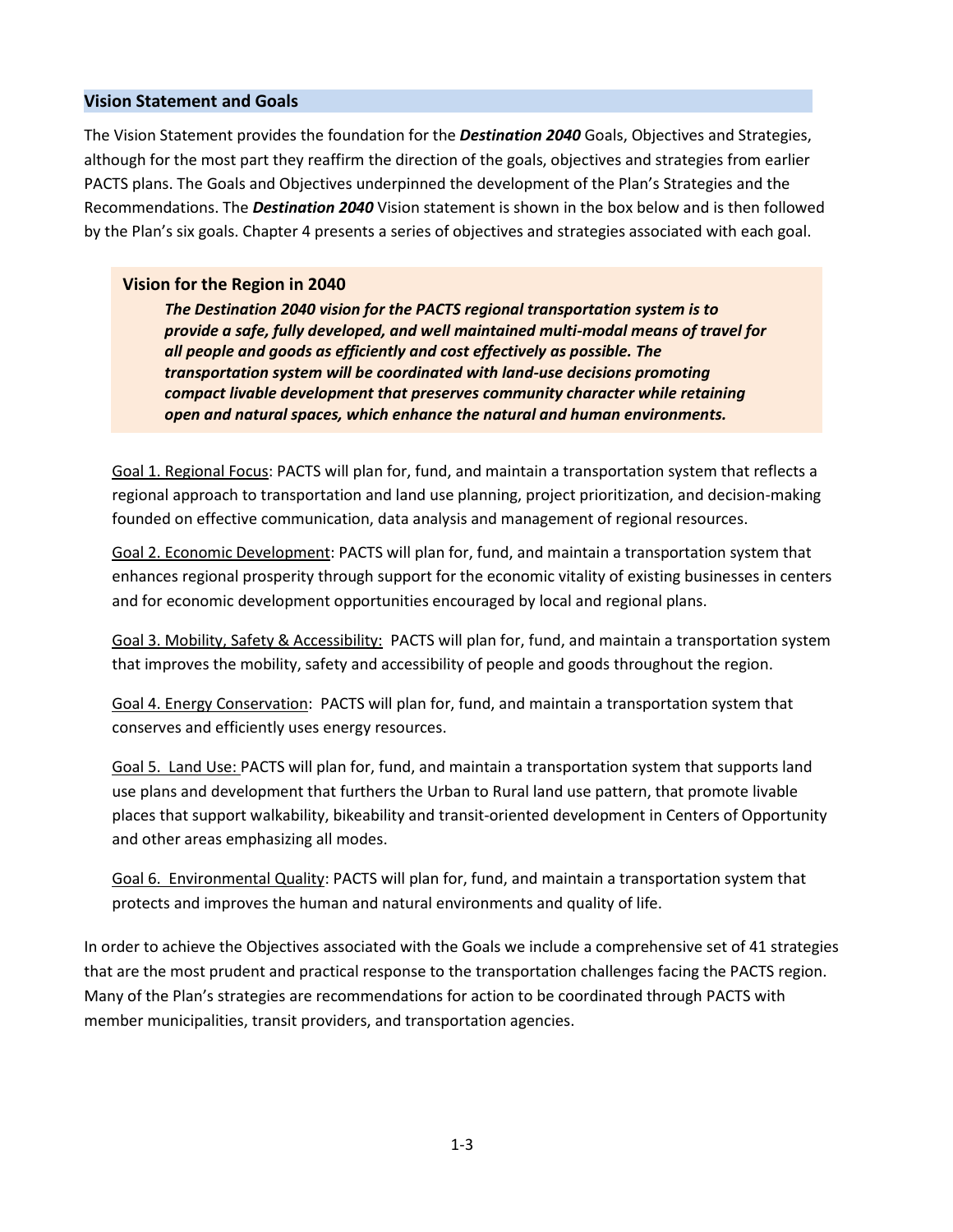### **Analysis of Present Condition**

Several key findings emerged from the analysis of present conditions related to transportation and land use, as well as their past and future trends, as shown in the box on the right. In conjunction with the Vision Statement and Goals, these findings helped to guide the development of the Plan's recommendations and strategies.

### **Identifying the Major Changes Affecting the Greater Portland Region**

The Plan also identifies a number of Areas of Concern in addition to national and regional Trends that had potential implications for the future of the PACTS regional transportation system. These topics are taken up in detail in Chapter 3.

### **Key Findings**

- Significant traffic congestion and safety problems currently exists, including incompatible, insufficient, infrastructure to accommodate all modes (transit, bicyclist, pedestrian, motor vehicle). Congestion and modal conflicts will worsen if current development patterns and practices, and historic investment trends continue.
- Transportation issues are regional in nature and require a concerted and coordinated multijurisdictional response to resolve.
- The gap between transportation needs and available funding resources is large and will continue to widen.
- There is significant support for expanded transit service throughout the region, and especially among younger and older residents. Ridership is increasing on local fixed route bus service, intercity bus and rail, demand-response bus and air transportation services. Passenger transportation and transit still accounts for a relatively small percentage of all trips in the region, but is increasing. While bus routes have recently expanded north and up the coast, many areas in PACTS are not accessible by transit. Increasing jobs and residential options in Centers is key to transit expansion.
- The Gorham East-West Corridor Feasibility Study demonstrated that through the coordinated planning of land use, transit, and roadway improvements, economic growth can be managed while providing improved mobility and increased transportation choice for all modes while protecting neighborhoods and the attractiveness of our communities.



**The Port of Portland. Portland on the left and South Portland on the right**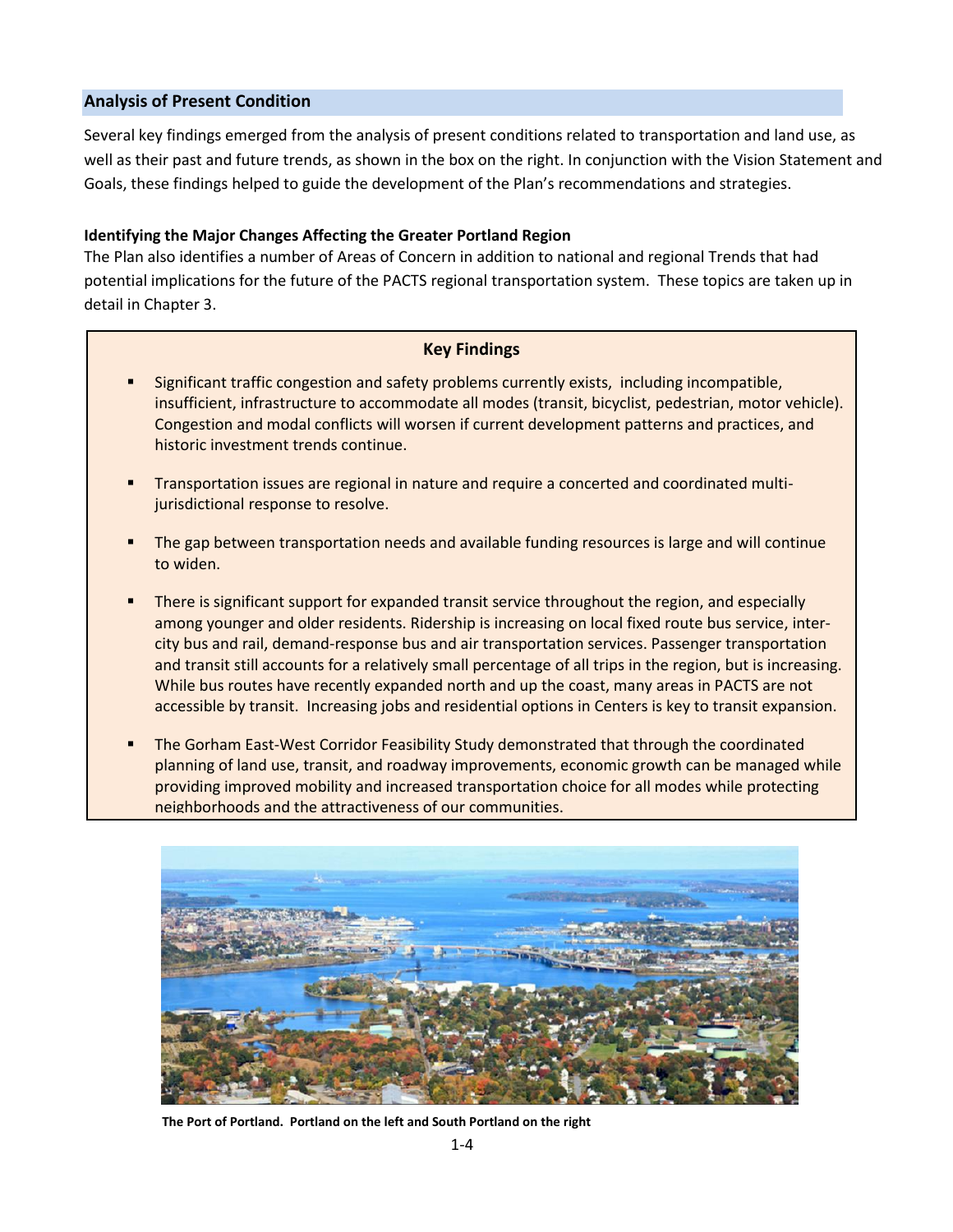# **Destination 2040: PACTS' Long-Range Transportation Plan**

### **Financial Planning**

As found in Chapter 6, an assessment of the region's transportation funding needs over the next 20 years was conducted through a collaborative effort of PACTS, MaineDOT and the Maine Turnpike Authority staff. The assessment targeted the following three areas:

- Preserving the existing transportation system;
- Making appropriate improvements to the existing system; and
- Making necessary strategic expansions to the existing system to complete multimodal infrastructure to help relieve existing automotive congestion, improve safety, and accommodate increasing transportation demand.

Chapter 6 gives policy makers and the public an overview of the cost to implement the Plan, the anticipated revenues available and suggestions for how to increase transportation funding. Securing the funds needed to meet the region's identified transportation needs may be the biggest challenge facing local, regional, state and federal decision-makers as *Destination 2040* is implemented.



**Yarmouth harbor abutting I-295.**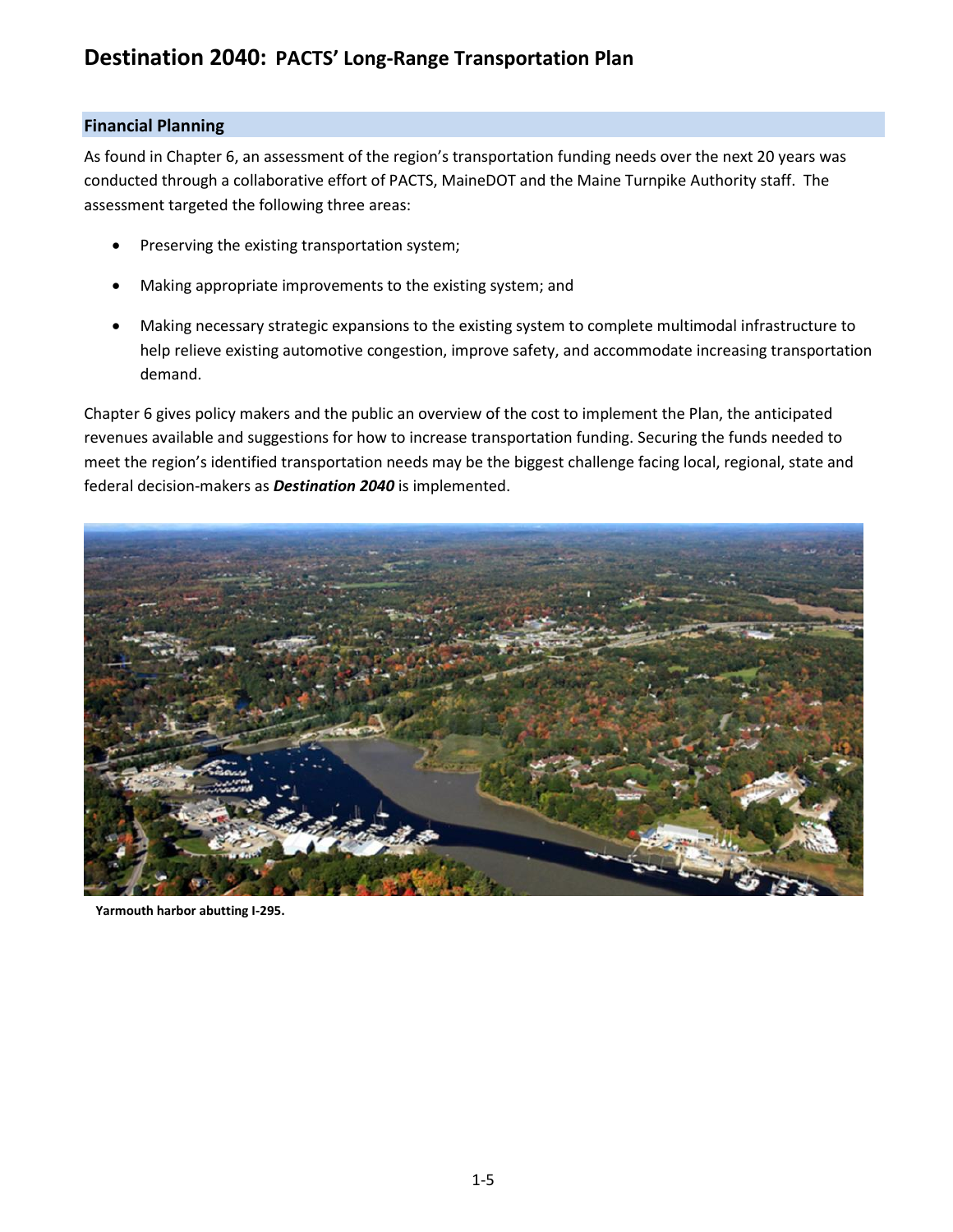### **Plan Implementation**

The box below highlights key components of the *Destination 2040's* Plan Implementation and Recommendations outlined in Chapter 7. Many of these components, as well as many of the Plan's Goals, Objectives and Strategies, overlap each other reflecting the close relationships that exist between transportation, land use and economic development. Continued efforts are needed to reduce capital costs related to maintaining existing infrastructure. Adapting existing infrastructure for all modes and technological improvements, and improving safety will be the biggest challenges in the coming decades.

### **Implementation Plan Highlights: 2017-2022**

- 1. Implement key plan recommendations and strategies that:
	- Prioritize improvements of Priority Corridors roadways that benefit the most modes, and include transit, bicyclist, and pedestrians, and in Priority Centers
	- Expand the frequency, geographic reach and use of the public transit system, including bus and rail services.
	- Focus on intersection improvements that improve the overall efficiency of the system, including improved signalization and integration of bicyclists, pedestrians and transit.
	- Foster inter-municipality coordination and cooperation of transportation investments with land uses that preserve those capacity investments.
	- Continue development and refinement of multi- municipal land use and transportation planning:, via efforts similar to the 2012 Gorham East-West Corridor Feasibility Project, the 2014 Biddeford-Saco Downtowns Traffic Study, and the 2015 PACTS Land Use and Transit Technical Assistance planning process.
- 2. Work with the MaineDOT, the Maine Turnpike Authority, the Congressional Delegation, the Maine Legislature, public transportation agencies and municipal officials to secure additional transportation funding for the region.
- 3. Continue support of MaineDOT and Maine Turnpike Authority efforts to:
	- Make necessary investments to provide safe and efficient transportation service on the interstates through the year 2040; and
	- Maintain I-295 as the primary route for intra-regional traffic and the Maine Turnpike as the major route for traffic traveling through the region.